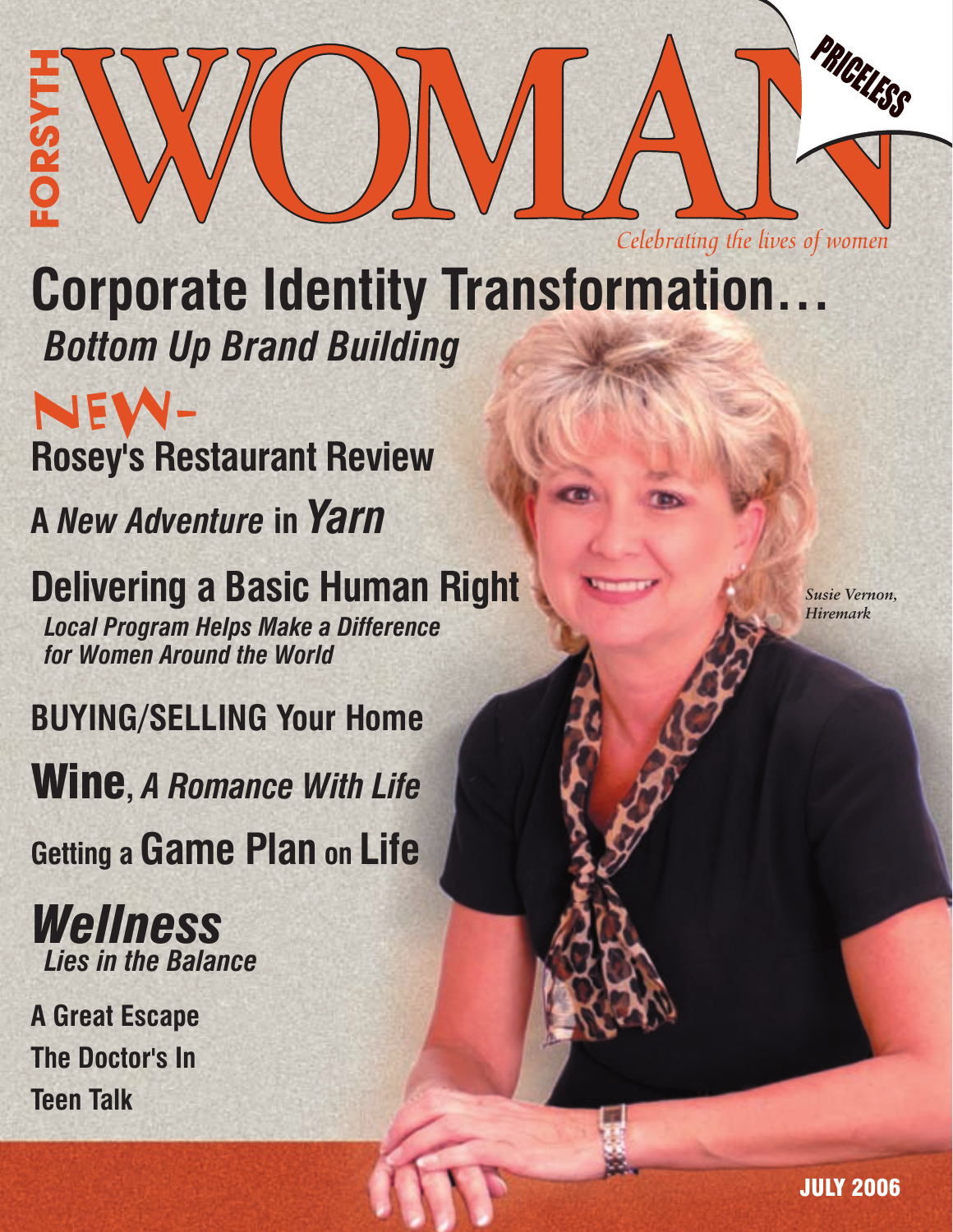

magine you and<br>pregnant and<br>living in a<br>developing<br>country. You have magine you are pregnant and living in a developing received little prenatal education and don't know what to expect about giving birth. When you arrive at the hospital in labor, you are taken away from your family and put in a room alone, or with other laboring

conditions and safety in Turkey and in other countries. From that search, Kybele was founded.

And the name couldn't be more fitting. Kybele was known as the Mother goddess in 7000 B.C. in Anatolia, Turkey, a developing agricultural and community center. Hundreds of small clay Kybele figurines have been found throughout contemporary Turkey in archeological excavations. The statuettes depict the fertility goddess as a plump woman sitting on a throne, giving birth, flanked by leopards.

Today, Kybele once again symbolizes hope for the future – a future that offers every mother the opportunity to experience childbirth in a compassionate, respectful and supportive environment.

According to Dr. Owen, insufficient training of health care providers contributes to needless death and disability of mothers and newborns in emerging countries. "Physicians in

## **Delivering a Basic Human Right**

women who are strangers. You are afraid and in tremendous pain. There is little privacy. You are in labor for a day without any medication to relieve the pain. Your body is exhausted. When you finally give birth, your baby doesn't cry. Everyone looks around wondering what to do. The nurse slaps the baby in hopes it will cry but it doesn't. Your baby becomes limp and turns blue. You are terrified.

Sadly, this is the reality for many women in the world today. Safe childbirth is a basic human right. Yet, the joy of childbirth is often overshadowed by the fear of pain and possibility of death during delivery. In some countries, a woman's chance of death during childbirth is one in seven. Worldwide, there are 1,600 maternal deaths each day. Most of these deaths could be prevented.

Furthermore, one in 10 newborns will require resuscitation at birth. Each year, millions of babies are poorly resuscitated, leading to lifelong disability or death. Simple training to assist a baby in breathing at birth could help prevent this.

In the effort to improve childbirth conditions worldwide, the non-profit 501(c) humanitarian organization, Kybele, was born.

Kybele *(pronounced Key-bell-a)* organizes in-country programs to improve essential treatment, technology and training of health care workers to make childbirth safer and less painful. The program was founded by Winston-Salem's Dr. Medge Owen, associate professor of obstetric anesthesia at Wake Forest University.

In 1997 Dr. Owen received a Fulbright Scholarship to teach at Uludag University in Bursa, Turkey. During her teaching assignment, she successfully implemented programs in obstetric anesthesia and newborn resuscitation which have continued today. After returning home, Dr. Owen began searching for ways to continue to improve childbirth



many countries are keen to educate themselves in the techniques that are routine in the western world," she explained. "We have seen firsthand how expanding basic education with hands-on training can dramatically change physician practice patterns, improve safety and enhance childbirth for many women."

As a result, Kybele developed an educational model that includes:

- International diversity Kybele volunteers have come from the US, Canada, UK, Europe, and Australia.
- Multidisciplinary teamwork Kybele has anesthesiologists, obstetricians, nurses, midwives, neonatologists, and internists…all working together toward improving childbirth safety.
- On-site training Kybele team members work alongside doctors and nurses within a country for one to two weeks, providing didactic and hands-on training in modern childbirth techniques.
- Cost efficiency Kybele's services work within a country's